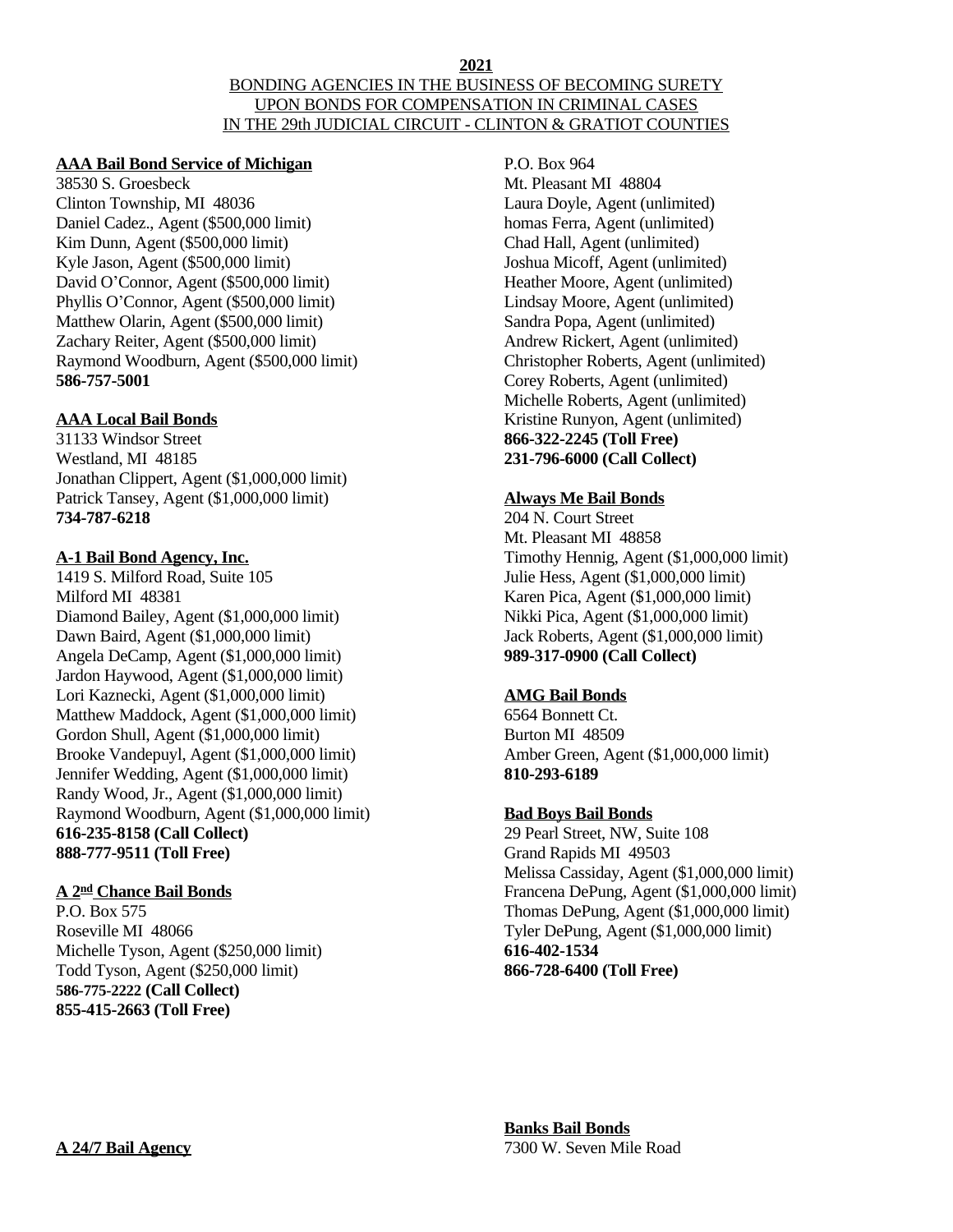Detroit MI 48221 Krystal Banks, Agent (\$1,000,000 limit) Minya Irby, Agent (\$1,000,000 limit) Montez Lee, Agent (\$1,000,000 limit) Tiffany Nance, Agent (\$1,000,000 limit) **810-987-7909**

#### **Bail My Tail Bail Bonding Agency**

1027 Church Street Flint MI 48502 Eugene Butler, Jr, Agent (\$1,000,000 limit) Barbee Hancock-Kalbfleisch, Agent (\$1,000,000 limit) Jack Kalbfleisch, Agent (\$1,000,000 limit) Brianna Hoskins, Agent (\$1,000,000 limit) **877-869-8245**

### **Big Brother Bail Bonds**

800 Monroe NW, Suite 212 Grand Rapids MI 49503 Andrew Hess, Agent (\$1,000,000 limit) Patrick Salerno, Agent (\$1,000,000 limit) Jeremy McNamara, Agent (\$1,000,000 limit) Richard Abbott, Agent (\$1,000,000 limit) Jack Nowack, Agent (\$1,000,000 limit) Abigail Rubbelke, Agent (\$1,000,000 limit) Brandi Iles, Agent (\$500,000 limit) **616-419-4801(Call Collect)**

#### **Christine's Bail Bonds**

225 Michigan St. NW #1572 Grand Rapids MI 49501 Penny Jenema, Agent (\$1,000,000 limit) Christine Spoor, Agent (\$1,000,000 limit) Rebecca Vickery, Agent (\$1,000,000 limit) Tarah Walsh, Agent (\$1,000,000 limit) Amber Evans, Agent (\$1,000,000 limit) Jessica TenBrink, Agent (\$1,000,000 limit) **616-234-8000 855-266-3411 (Toll Free)**

### **Craig's Bail Bonds**

1134 Charlevoix Ave., #12 Petoskey MI 49770 Angela Altobello, Agent (\$1,000,000 limit) Melisa Cousineau, Agent (\$1,000,000 limit) Travis Harrison, Agent (\$1,000,000 limit) Troy Harrison, Agent (\$1,000,000 limit) Otto Kasbauer, Agent (\$1,000,000 limit) Craig Veenendall, Agent (\$1,000,000 limit) **231-838-2040 (Call Collect) 231-838-2730**

### **Detroit Bail Bonds**

615 Griswold, Suite 903 Detroit MI 48226

Derek Bennett, Agent (\$1,000,000 limit) Monica Briggins, Agent (\$1,000,000 limit) Wilbert Chew Jr., Agent (\$1,000,000 limit) Dena Gryebet, Agent (\$1,000,000 limit) Anthony Hollis Jr. Agent (\$1,000,000 limit) Maurice Polk Jr., Agent (\$1,000,000 limit) Junae Watt, Agent (\$1,000,000 limit) Martha Whitsitt, Agent (\$1,000,000 limit) Kenneth Woods, II, Agent (\$1,000,000 limit) **855-313-2245 (Toll Free) 313-244-0669 (Call Collect)**

# **EZ 1 Bail Bonds Agency**

204 W. Grand River, Suite 200/210 Howell MI 48843 Kim Guaresimo, Agent (\$1,000,000 limit) Stephen Krupa, Agent (\$1,000,000 limit) David Pardun, Agent (\$1,000,000 limit) John Pardun, Agent (\$1,000,000 limit) John Pardun, II, Agent (\$1,000,000 limit) Rachel Pardun, Agent (\$1,000,000 limit) Robert Pardun, Agent (\$1,000,000 limit) Melissa Sleeman, Agent (\$1,000,000 limit) Robert Turner, Agent (\$1,000,000 limit) **989-225-9728 (Toll Free) 517-546-5959 (Call Collect)**

## **Fast Bail Bonds**

PO Box 457 Birmingham MI 48012 LaFran Hill, Agent (\$1,000,000 limit) **313-585-1729**

### **1 st Assured Bail Bonds**

1212 Edith NE Grand Rapids MI 49505 Jack Beeman, Agent (\$1,000,000 limit)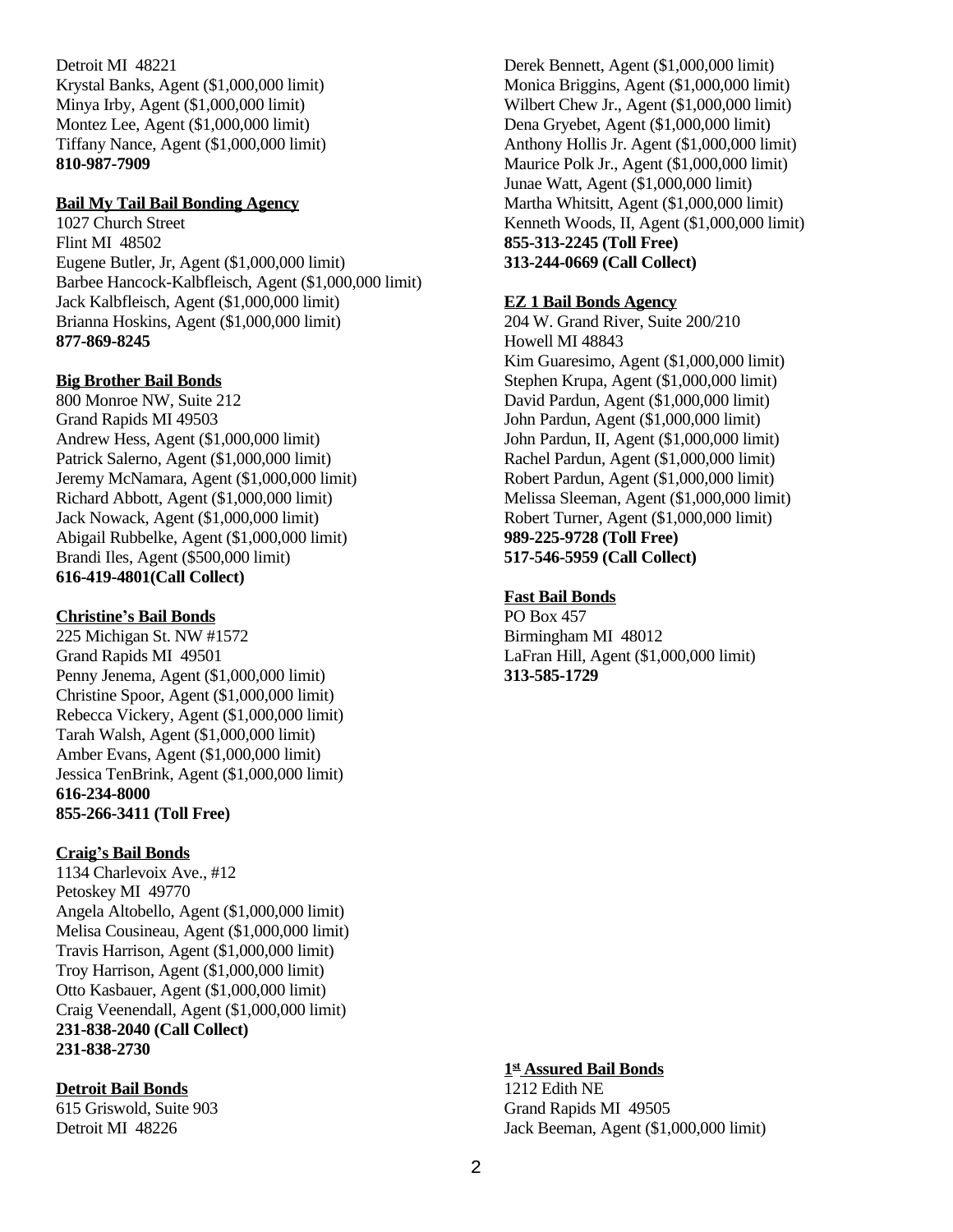Melissa Bosch, Agent (\$1,000,000 limit) William Emery, Agent (\$1,000,000 limit) Amanda Fidler, Agent (\$1,000,000 limit) Barbie Fierro, Agent (\$1,000,000 limit) Krista Gravois, Agent (\$1,000,000 limit) Carl Hergenreder, Agent (\$1,000,000 limit) Michael Jardine, Agent (\$1,000,000 limit) Genevieve Kennedy, Agent (\$1,000,000 limit) Amanda Laskowicz, Agent (\$1,000,000 limit) Anthony Laskowicz, Agent (\$1,000,000 limit) Joseph Murphy, Agent (\$1(\$1,000,000 limit) Noah Rhyndress, Agent (\$1,000,000 limit) Josiah Rodriguez, Agent (\$1,000,000 limit) Aimee Sutherland, Agent (\$1,000,000 limit) Alisha Willis, Agent (\$1,000,000 limit) Jacob Wright, Agent (\$1,000,000 limit) Zechariah Woodrum, Agent (\$1,000,000 limit) Lashondra Young, Agent (\$1,000,000 limit) **616-233-9118 888-959-7088**

## **Flint Bonding Service**

1034 S. Grand Traverse Flint MI 48502 Abdul Fisher, Agent (\$1,000,000 limit) Matika Money Smith-Fisher, Agent (\$1,000,000 limit) Erin Alexander, Agent (\$1,000,000 limit) Arlene Snider, Agent (\$1,000,000 limit) Pamela Sanchez, Agent (\$1,000,000 limit) **810-238-6143**

### **Freedom Bail Bonds Agency II, Inc.**

331 East 9 Mile Road Hazel Park MI 48030 Ryan Jones, Agent (\$2,500,000 limit) Jacklyn Rollins, Agent (\$2,500,000 limit) Jeremy Stradley, Agent (\$2,500,000 limit) Michael Stradley, Agent, (\$2,500,000 limit) Robert Zacharias, Agent, (\$2,500,000 limit) **248-399-9475 (Call Collect) 248-594-3000 (Call Collect)**

# **I Uncuff Bail Bonds Agency, LLC**

401 E. Broadway Mt. Pleasant MI 48858 Daniel A. Dahman, Agent (\$1,000,000 limit) **989-317-0771 (Call Collect) 888-486-2833 (Toll Free)**

# **J & J Bail Bonds, Inc.**

PO Box 461 Ionia, MI 48846 Ernest Bentz, Agent (\$1,000,000 limit) Candace Forstner, Agent (\$1,000,000 limit)

John Gambee, (\$1,000,000 limit) Alexis Johnson, Agent (\$1,000,000 limit) Reginald Johnson, Agent (\$1,000,000 limit) Renard Johnson, Agent (\$1,000,000 limit) Rodney Johnson, Agent (\$1,000,000 limit) Roland Johnson, Agent (\$1,000,000 limit) Ryan Johnson, Agent (\$1,000,000 limit) Michael Palmer, Agent (\$1,000,000 limit) Anell Roach, Agent (\$1,000,000 limit) Eric Taylor, Agent (\$1,000,000 limit) Crystal Thomas, Agent (\$1,000,000 limit) Dexter Burress, Agent (\$1,000,000 limit) **989-831-9000 (Call Collect) 855-392-6636**

## **Kozy Bail Bond Agency**

116 S. Michigan Avenue Saginaw, MI 48602 Dave Brown, Agent (\$150,000 limit) Tessa Cole, Agent (\$150,000 limit) Mark Durfee, Agent (\$150,000 limit) Bruce A. Goetz, Agent (\$250,000 limit) Joan Goetz, Agent (\$150,000 limit) Brian Lietzke, Agent (\$250,000 limit) Terri McCardle, Agent (\$150,000 limit) Michael Parker, Agent (\$150,000 limit) Mathew Parker, Agent (\$150,000 limit) Thomas Parker, Agent (\$1,000,000 limit) Mark Quade, Agent (\$150,000 limit) Kurt Zurvalec, Agent (\$150,000 limit) **989-792-4444 (Call Collect) 800-501-8898 (Toll Free)**

# **Lena's Bail Bonds**

1118 Goodrich Lansing MI 48910 Lena Paddock, Agent (\$250,000 limit) Angela Gifford, Agent (\$250,000 limit) **517-899-9177**

### **Leo's Bonds**

PO Box 67 Mason MI 48854 Heidi Eaton, Agent (\$1,000,000 limit) Daniel Moak, Agent (\$1,000,000 limit) Devra Morin, Agent (\$1,000,000 limit)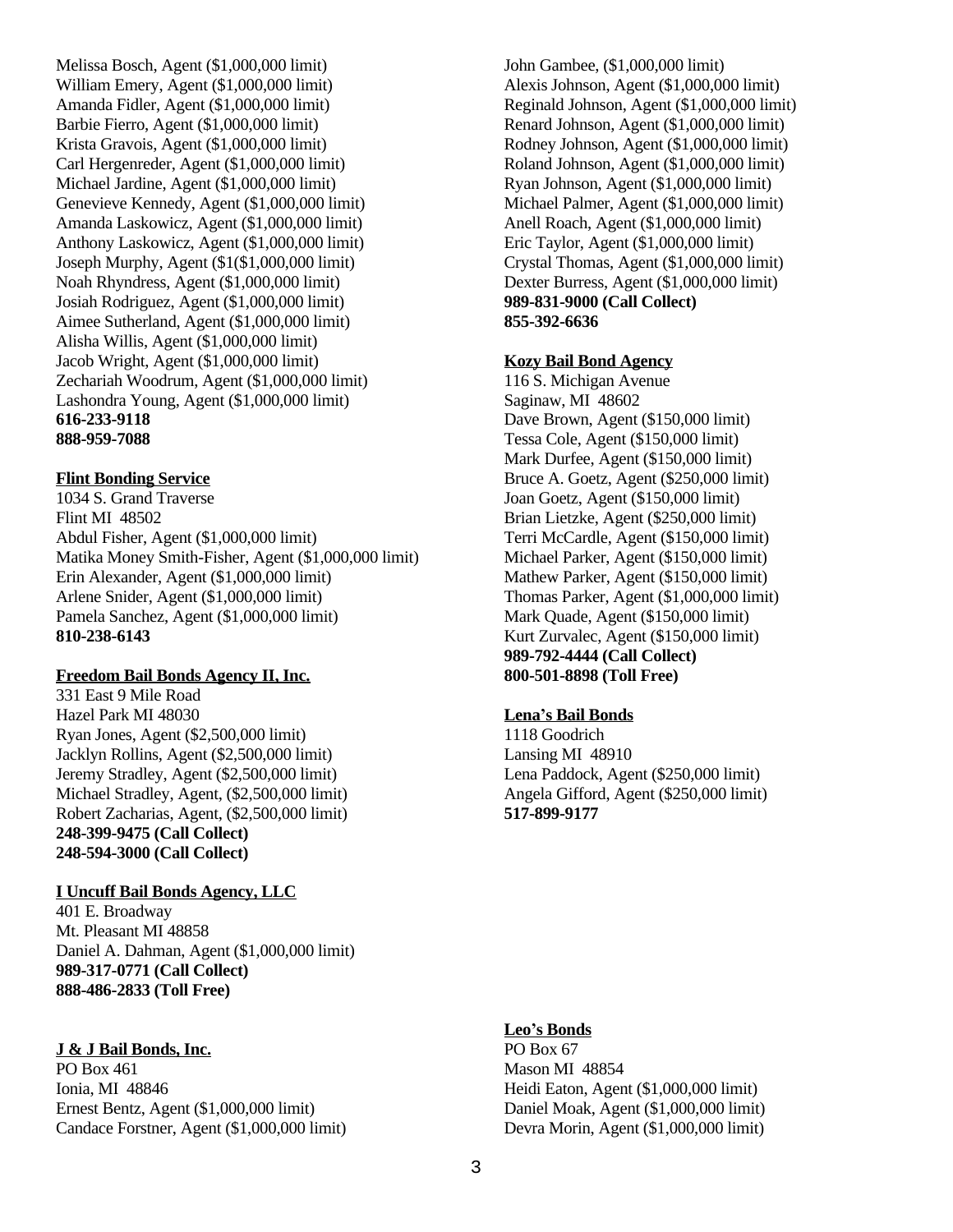Michael Parrott, Agent (\$1,000,000 limit) Leo Urban Jr., Agent (\$1,000,000 limit) Elizabeth Wheeler, Agent (\$1,000,000 limit) **989-224-3585 (Call Collect)**

#### **Lodise Agency**

401 S. Jackson Street Jackson, MI 49201 Edgar Acena, Agent (\$250,000 limit) Elizabeth Baker, Agent (\$250,000 limit) Jimmy Baldwin, Agent (\$250,000 limit) Garry Chapman, Agent (\$250,000 limit) Leland Chapman, Agent, (\$250,000 limit) Jeremy Christensen, Agent (\$250,000 limit) Danielle Clancy, Agent (\$250,000 limit) Patrick Colligan, Agent (\$250,000 limit) Dennis DeCaire, Agent, (\$250,000 limit) Sandra DeCaire, Agent (\$250,000 limit) Sandra Ely, Agent (\$250,000 limit) Edward Fisher, Agent (\$250,000 limit) Michael Giannotti, Agent (\$250,000 limit) Michael Greenslade, Agent, (\$250,000 limit) John Hays, Agent (\$1,000,000 limit) Taelar Horsch, Agent (\$250,000 limit) Brian Howell, Agent (\$250,000 limit) Jeff Kirkpatrick, Agent (unlimited) Megan Kookier, Agent (\$250,000 limit) Aaron Lansky, Agent (\$250,000 limit) Loretta Lawson-Miller, Agent, (\$250,000 limit) Timothy Merritt, Agent (\$250,000 limit) Kris Minix, Agent (\$250,000 limit) Donald Moore, Agent (\$250,000 limit) Kim Ripley, Agent (\$250,000 limit) Erin Rosentreter, Agent (\$250,000 limit) James Southworth, Agent (\$250,000 limit) Dennis Steenrod, Agent (\$250,000 limit) Thomas Turner, Agent (\$250,000 limit) Susan Young, Agent (\$250,000 limit) **517-788-7888 800-382-2023 (Toll Free)**

### **Lucas Bail Bonds**

PO Box 1005 Big Rapids MI 49501 G. Lucas Spoor, Jr., Agent (\$1,000,000 limit) Gerard Spoor, Agent (\$500,000 limit) **231-592-5100 (Call Collect) 855-955-8227 (Toll Free)**

### **No Judgement Bail Bonds**

100 Beach Street, Suite 4 Flint MI 48502 Carl Harrison, Agent (\$1,000,000 limit) Jared Suddeth, Agent (\$1,000,000 limit) Jonathan Clippert, Agent (\$1,000,000 limit) Patrick Tansey, Agent (\$1,000,000 limit)

### **810-820-6147**

### **Quick Bail Bonds**

615 N. MLK Drive Jackson, MI 49201 Latasha Wiggins, Agent (\$500,000 limit) April Miller, Agent (\$500,000 limit) **989-588-0900 (Call Collect) 517-784-2245**

### **Rasberry's Bonding Agency**

1419 Bradford NE Grand Rapids, MI 49503 Michael Graham, Agent (\$1,000,000 limit) Muriel James, Agent (\$1,000,000 limit) Gregkia Marion, Agent (\$1,000,000 limit) Riccardo L. Rasberry, Agent (\$1,000,000 limit) Renee M. Rasberry, Agent (\$1,000,000 limit) **855-888-3278 (Toll Free) 616-456-5155**

# **Smith Bonds & Surety**

316 N. Michigan Ave., Suite 200 Toledo OH 43604 Derek Bennett, Agent (\$1,000,000 limit) Monica Briggins-Klotz, Agent (\$1,000,000 limit) Nowlhas Caseres, Agent (\$1,000,000 limit) Wilbert Chew, Jr., Agent (\$1,000,000 limit) Jonathan Clippert, Agent (\$1,000,000 limit) Dena Gryebet, Agent (\$1,000,000 limit) Anthony Hollis, Jr., Agent (\$1,000,000 limit) Maurice Polk, Jr., Agent (\$1,000,000 limit) Mary Smith, Agent (\$1,000,000 limit) Patrick Tansey, Agent (\$1,000,000 limit) Junae Watt, Agent (\$1,000,000 limit) Martha Whitsitt, Agent (\$1,000,000 limit) Kenneth Woods, II, Agent (\$1,000,000 limit) **419-865-7300 (Call Collect) 866-451-4222 (Toll Free)**

### **Top's Bail Bonds**

117 S. Washington Square Lansing MI 48933 Kyle Hicks, Agent (\$1,000,000 limit) Chase Hicks, Agent (\$1,000,000 limit) Zachary Holton, Agent (\$1,000,000 limit) **517-484-1600 866-735-2245 (Call Collect)**